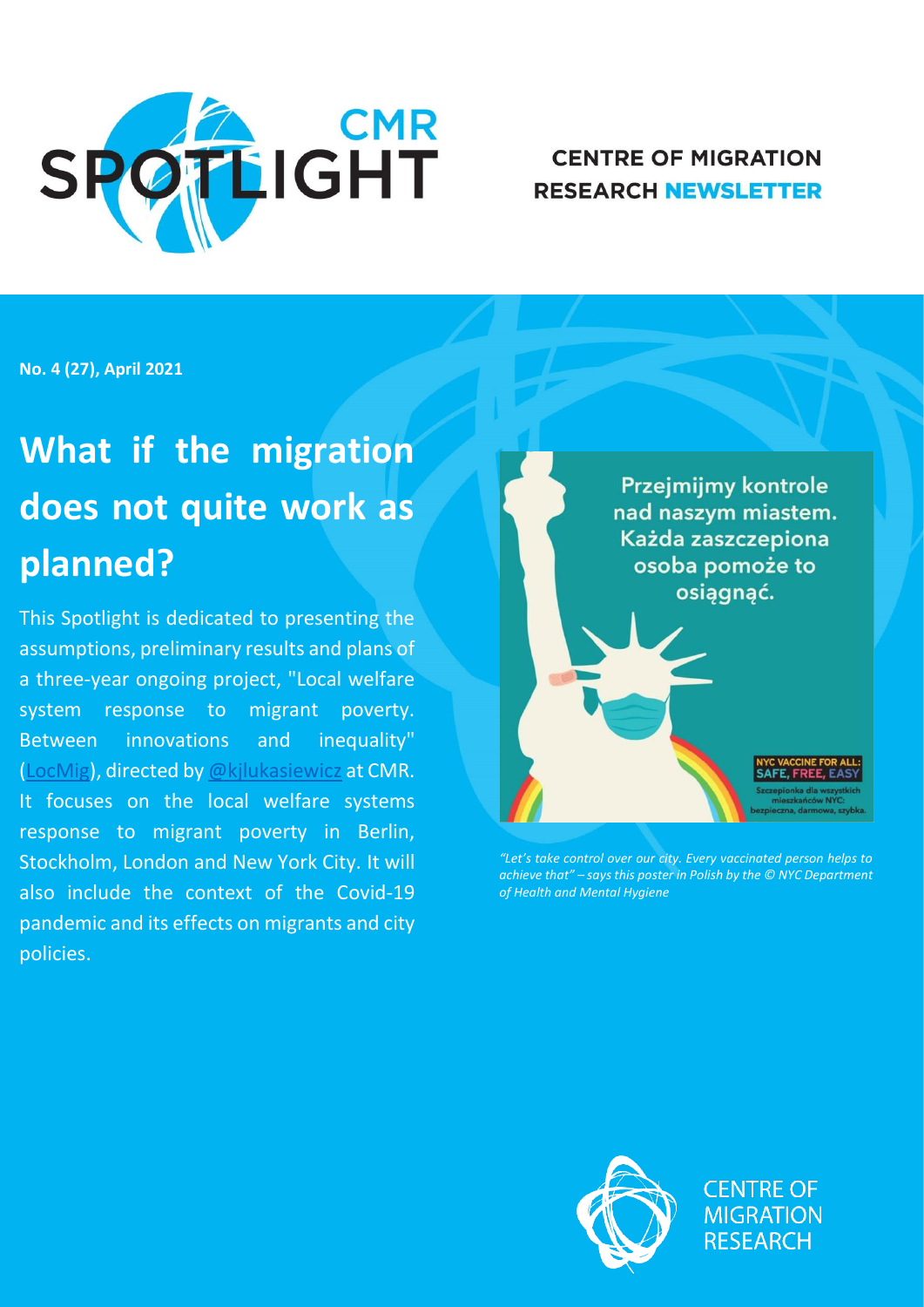

# **What if the migration does not quite work as planned?**

Local welfare systems response to migrant poverty in Berlin, Stockholm, London and New York City. LocMig Project about the local welfare system response to migrant poverty.

Karolina Łukasiewicz, Ewa Cichocka, Kamil Matuszczyk

Although most migrants in Europe and the U.S. are more active in the labour market than nationals, they are overrepresented among peopl[e struggling with poverty.](http://cite.gov.pt/pt/destaques/complementosDestqs2/Intra_EU_labour_mobility_2017.pdf) Nearly half of the EU population at risk of poverty and social exclusion [lives in cities.](https://ec.europa.eu/eurostat/statistics-explained/index.php?title=Migrant_integration_statistics_-_at_risk_of_poverty_and_social_exclusion) As the percentage of migrants in many European Union (EU) cities has risen (especially post-2004 EU enlargement and post-2015 crisis), the urban population of migrants at risk of poverty and social exclusion has grown as well. [Politicians,](https://www.feantsaresearch.org/download/12-1_a2_article_reichenbach_v02972066924845204480.pdf) [scholars](https://rowman.com/ISBN/9781785522932/Immigrants-and-Poverty-The-Role-of-Labour-Market-and-Welfare-State-Access) and [journalists](https://journals.sagepub.com/doi/abs/10.1177/1367549416682968) are paying increasing attention to this population.

While in response to migrant poverty, some national governments have been curbing access to social welfare programs for this population, cities have been stepping in and developing local welfare systems (LWS) responses to migrant poverty. These systems put in place policies to reduce poverty, such as unemployment programmes, family-related programmes, and social assistance (including housing),

which can, to a larger or smaller extent, be [mainstreamed to the migrants' needs.](https://www.routledge.com/The-Routledge-Handbook-of-the-Governance-of-Migration-and-Diversity-in/Caponio-Scholten-Zapata-Barrero/p/book/9780367733629)

Scholars of international migration pay increasing attention to localities. As a result, we know much about cities being more innovative and efficient in their local immigrant integration policies than central governments. However, less is known about cities' response to the needs of their most marginalised immigrant populations struggling with poverty and about the risks related to decentralising policies to the local levels (e.g. creating unequal opportunities). Using a case of four top-scale immigrant destination cities (London, New York, Berlin and Stockholm), [the LocMig project](http://www.migracje.uw.edu.pl/projects/local-welfare-system-response-to-migrant-poverty-between-innovations-and-inequality/) funded by [the](https://ncn.gov.pl/konkursy/wyniki/2020-05-18-opus18-preludium18-sonata15-preludium-bis1?language=en)  [National Science Centre](https://ncn.gov.pl/konkursy/wyniki/2020-05-18-opus18-preludium18-sonata15-preludium-bis1?language=en) aims to examine the LWS response to migrant urban poverty. LocMig will develop a novel theory explaining the role of macro-, meso- and micro-level factors in shaping various responses to migrant poverty (see: Chart 1). The four cities are selected for the study because they are all top migrant destinations, operate within different national and local welfare regimes, and have different nationallevel effectiveness in reducing migrant poverty.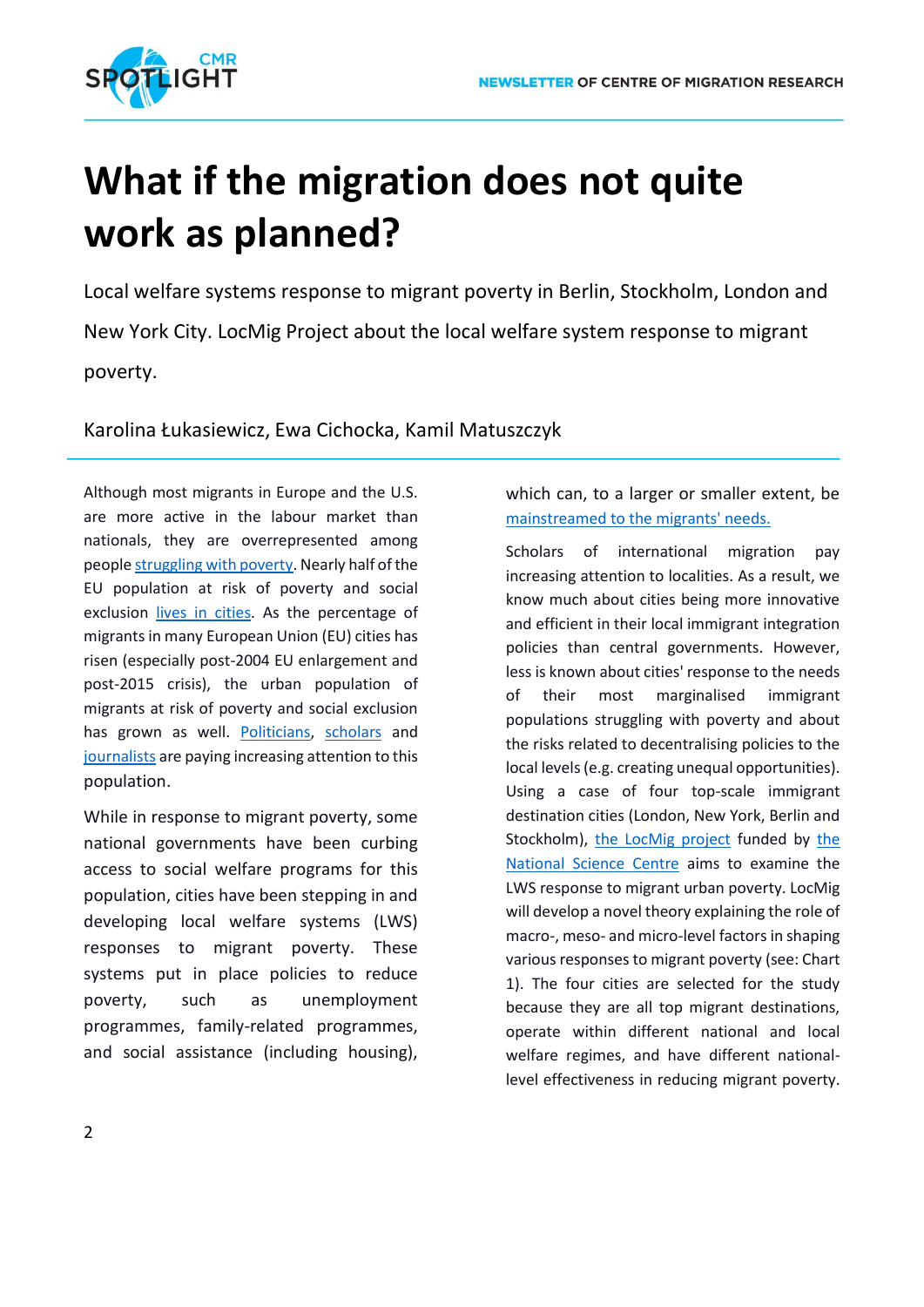

The study will use a case of Polish immigrants (i.e. Polish-born), as they are the second-largest group among intra-EU migrants (1.1. million in 2016) and the third-largest among European migrants in the U.S. (nearly 425,000 in 2018). A massive interest has been dedicated to Polish immigration, particularly post-2004; however, only a handful of studies focus on Polish immigrants struggling with poverty. A comparative understanding of various poverty experiences and the use of services within different local welfare systems are missing.

The project's original assumptions were unexpectedly put to the test by the outbreak of the Covid-19 pandemic and the migrants' new

social reality. Therefore, we were forced to adjust our schedule and add to our research questions about this new changing Covid-19 reality.

#### **What have we done so far?**

So far, the LocMig team ([Karolina Łukasiewicz](http://www.migracje.uw.edu.pl/zespol/karolina-lukasiewicz-4/), [Ewa Cichocka](http://www.migracje.uw.edu.pl/zespol/ewa-cichocka-2/) and [Kamil Matuszczyk\)](http://www.migracje.uw.edu.pl/zespol/kamil-matuszczyk/) have analysed LWS in four cities based on policy documents (strategic documents produced by local administration related to migration and poverty), statistical indicators (OECD, Eurostat, ACS), and literature review (based on Scopus, Web of Science, Google Scholars). The team has also been conducting expert interviews. The interviews that we have been conducted have



**HORIZONTAL RELATIONS** 

Chart 1. Project goals and methods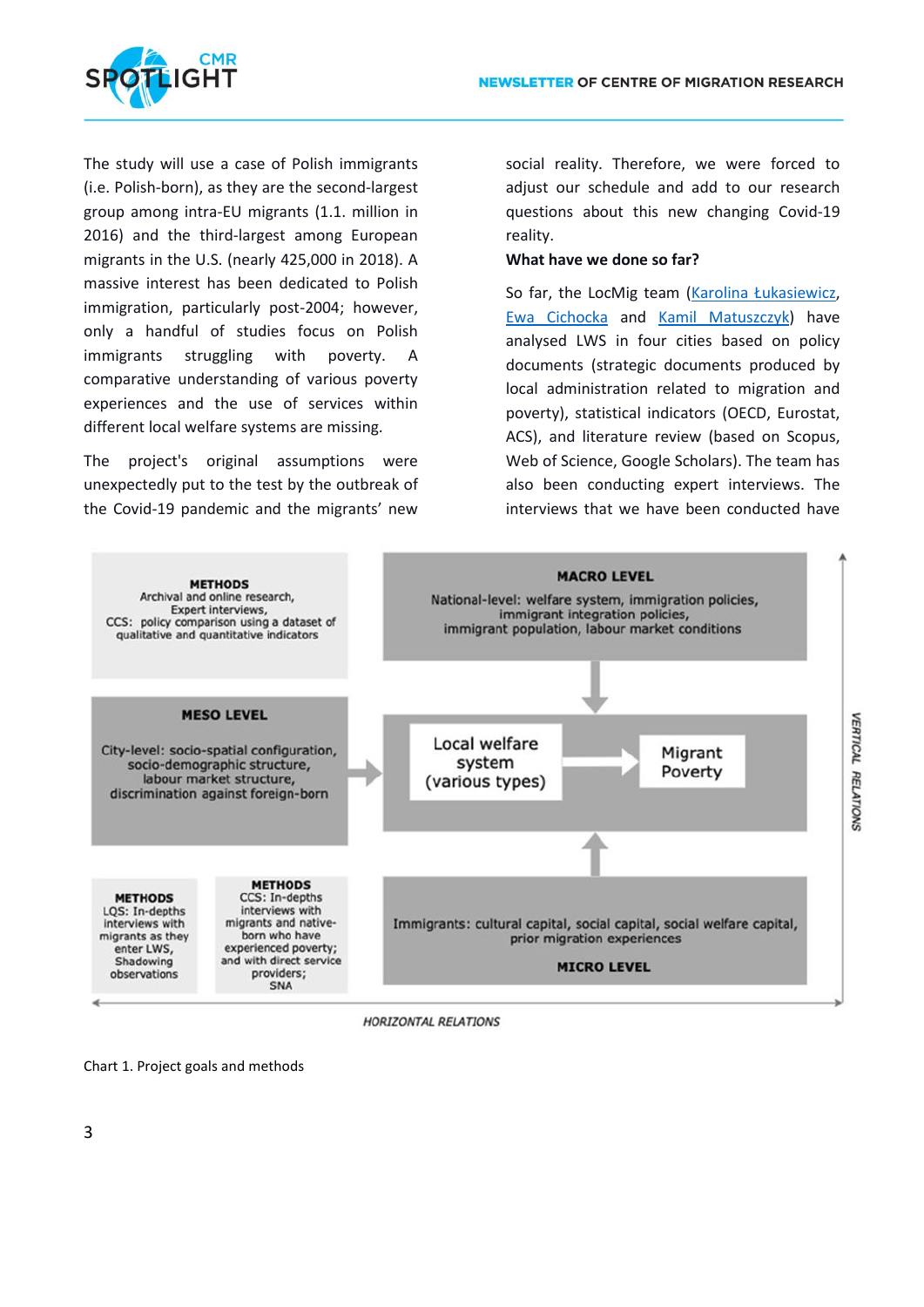

been audio-recorded and coded using [thematic](https://www.google.com/books/edition/Applied_Thematic_Analysis/Hr11DwAAQBAJ?hl=en&gbpv=0)  [analysis.](https://www.google.com/books/edition/Applied_Thematic_Analysis/Hr11DwAAQBAJ?hl=en&gbpv=0)

### **What have we learned so far about cities' response to migrant poverty?**

The local welfare system response to migrant poverty consists of local-specific demand for services and the services supplied in response to that demand. The LWS service supply varies in terms of (1) access to the LWS offered to immigrants; (2) identifying migrant poverty as a problem to a smaller or larger extent; (3) targeting local welfare system response at different categories of migrants, and (4) providing more or less standardised services by various types of public and private actors.

In London, NYC and Berlin, access to programs funded by the central government and implemented locally was usually more restricted than to programs funded and developed at the city-level. In London and NYC, access to welfare programs was more restrictively means-tested and limited to specific deserving migrant categories (e.g. the lowest income or undocumented migrants) compared to other cities. An exception was a handful of universal locally-developed and funded programs targeting families with children [Free Pre-K for](https://access.nyc.gov/programs/pre-k-for-all/)  [four-year-olds,](https://access.nyc.gov/programs/pre-k-for-all/) [soup kitchens,](https://soupkitchenlondon.org/) or [shelters.](https://www1.nyc.gov/site/dhs/shelter/shelter.page#:~:text=Governed%20by%20a%20unique%20right,eligible%20for%20services%2C%20every%20night.) The inclusive local policies were often developed in opposition to exclusive central policies. The latter curbed the social citizenship of migrants. Compared to London or NYC, in Berlin, more local welfare programs were offered universally (for example, family-related programmes like [Kindergeld\)](https://www.arbeitsagentur.de/familie-und-kinder/kindergeld-ausland). However, many were closely tied to employment (unemployment programmes and social assistance) and, more specifically, to socalled "insurable jobs". In Stockholm, all

documented immigrants, similarly to other city residents, had access to welfare programs that were to the most significant extent provided universally (e.g. family policies and [family](https://ec.europa.eu/social/main.jsp?catId=1130&langId=en&intPageId=4804)  [benefits\)](https://ec.europa.eu/social/main.jsp?catId=1130&langId=en&intPageId=4804).

Local governments in the four cities, to various extent, identified **migrant poverty as a problem** requiring their attention. In New York, migrant poverty was explicitly targeted as a policy goal and [carefully monitored](https://www1.nyc.gov/site/opportunity/reports/immigrant-economic-profile.page#:~:text=Immigrants%20comprise%2037.2%20percent%20of,percent%20of%20the%20labor%20force.&text=The%20foreign%2Dborn%20poverty%20rate,rate%20of%2034.8%20in%202013.) by the city administration. In London, the local administration viewed mostly asylum seekers as the most vulnerable group and was put in such a condition by the U.K. austerity politics. In Berlin, the poverty of people with a migration background was identified as an issue requiring public attention, specifically for [asylum seekers](https://www.infomigrants.net/en/post/21141/not-good-for-the-economy-german-official-warns-against-long-term-poverty-for-refugees-and-asylum-seekers)  [and refugee populations.](https://www.infomigrants.net/en/post/21141/not-good-for-the-economy-german-official-warns-against-long-term-poverty-for-refugees-and-asylum-seekers) In Stockholm, poverty was only contextualised to spatial segregation, which implicitly referred to residents with a migration background.

In all cities, various categories of migrants were attracting specific attention from the local administration and nonprofit organisations. In Stockholm and Berlin, much of the LWS's attention was focused on forced migrants. In NYC, public attention focused on low-income immigrants; in London, mainly on asylum seekers and EU migrants in the Brexit-context. In NYC, the most vulnerable group identified as such by the city administration are undocumented immigrants.

In all cities, services available to income immigrants were provided by public-private partnerships to a varying extent. In Stockholm, relatively standardised services were mainly provided by public agencies, except private, forprofit providers. In London and NYC, service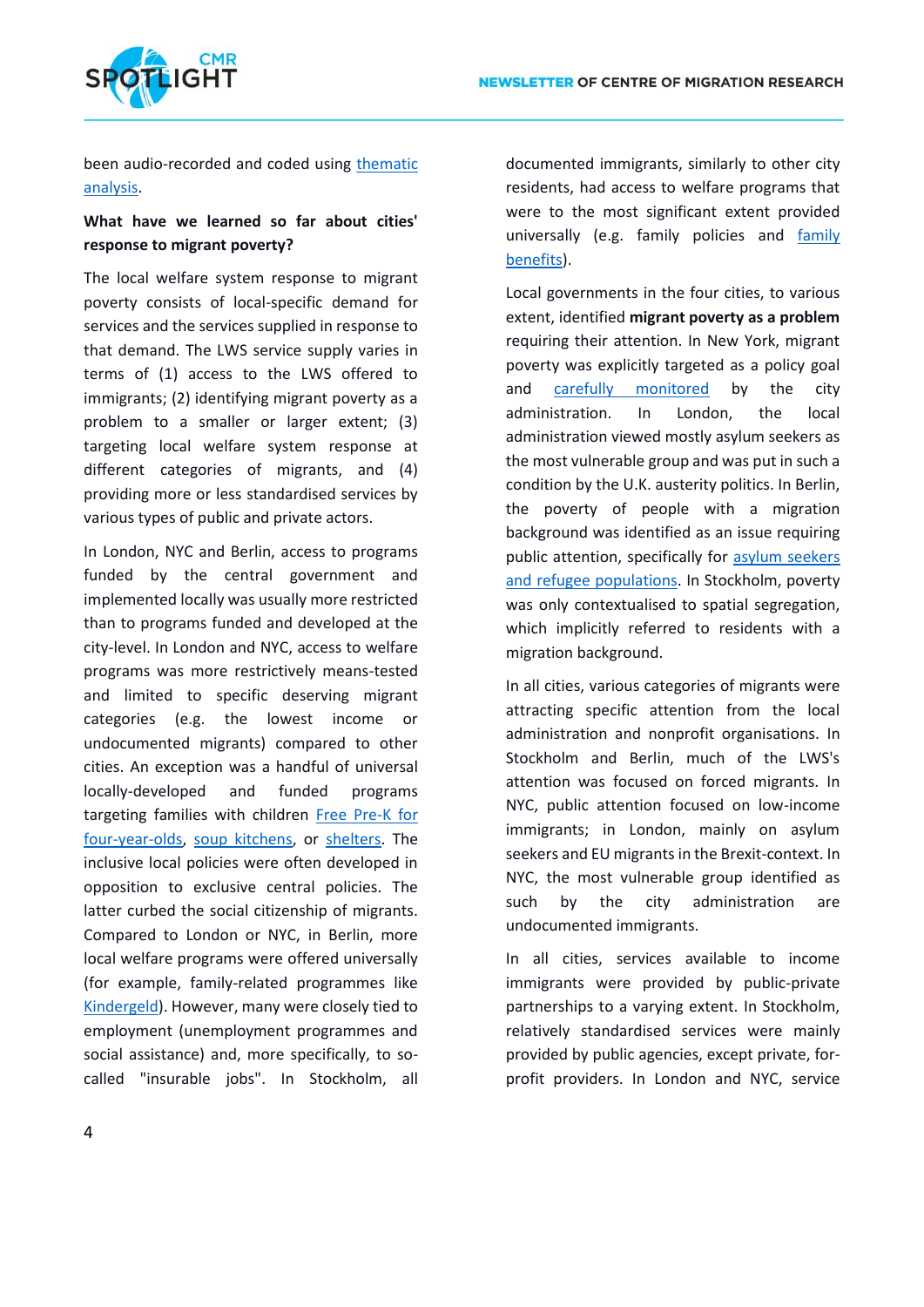

provision took place mostly thorough nonprofit subcontractors of the federal government, state and city administration. Due to the subcontracting structure, the federal-level standards of providing services were often insufficient and resulted in varying quality of services offered to all low-income residents, including immigrants. In London, the diversity of quality of services depended not only on public and private service provision structure but also on city boroughs which enjoyed a high level of autonomy in service design and delivery. In Berlin, a patchwork of private-public partnerships was involved in delivering services, with large Christian organisations' dominant role.

Overall, in Berlin, London and NYC, privatisation expressed in multiple public and private actors implementing policies within the local welfare system led to a "coordination challenge". Local governments struggled to coordinate the policies implemented by numerous actors and the diversity of how the policies and programs operated. Additionally, in London and NYC, central-level welfare reforms, shifting policies to the local levels combined with insufficient funding led to ongoing local-policy underfunding.

The supply of services within the LWS varied across the cities in terms of [immigrant](https://journals.sagepub.com/doi/full/10.1177/1468796818785658)  [mainstreaming.](https://journals.sagepub.com/doi/full/10.1177/1468796818785658) NYC seemed to create the most inclusive environment with the most city services being provided [to Limited English](https://www1.nyc.gov/site/operations/projects/language-access-services.page)  [Proficient New Yorkers in the top six languages](https://www1.nyc.gov/site/operations/projects/language-access-services.page)  [spoken i](https://www1.nyc.gov/site/operations/projects/language-access-services.page)n the city. European cities required native-language proficiency to access their services to a more significant extent than NYC.

The diversity of service provision for immigrant residents of the four cities was rooted in macrolevel (national-level model of welfare system), meso (cities' economy and socio-demographic structure), and micro-level factors (migrant population characteristics). The migrantinclusiveness of local-level policies in NYC closely related to the city's history of rapid migratory influx, which dated back to the turn of the century. In London, it is more recent (post-WWII), and in Berlin and Stockholm, the most recent (the 1970s). Also, the varying ratios of immigrants represented among those struggling with poverty and unemployment in four cities generated different demand for the supply of immigrant services within the LWSs. Although London and NYC had high GDP per capita, it was combined with high-income inequality and a liberal welfare model, which created unique challenges for the local welfare system to address the most vulnerable populations' needs.

Instead of providing sufficient social support, following liberal welfare models, London and NYC provided their immigrant populations with easy access to low-wage service jobs' absorbent labour market. That was eventually reflected in much lower unemployment rates among foreign-born New Yorkers (8.7%) and Londoners (6.8%), compared to Berlin (16.3%) and Stockholm (13.3%). However, at the same time, foreign-born Londoners and New Yorkers experience higher underemployment rates than residents of Stockholm and Berlin.

In Stockholm and Berlin, social inequalities were much lower than in London and NYC (respectively 0.29 and 0.30 vs 0.39 and 0.42). Consequently, immigrants experienced higher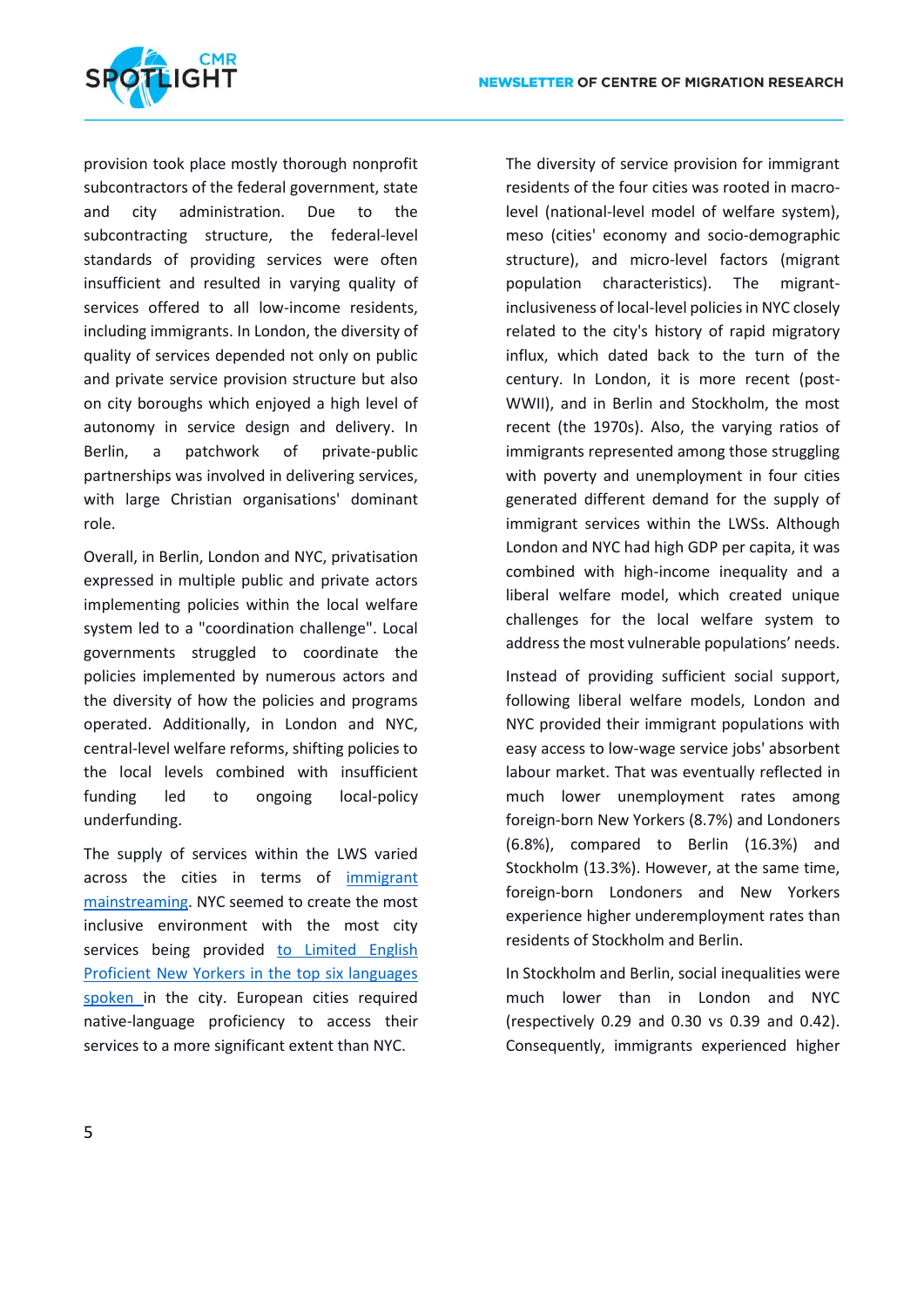

unemployment rates (16.3% in Berlin; 13.3% in Stockholm). Given a more generous welfare state model, they were also offered more substantial social support. In Stockholm, the generous, universal support failed to mitigate the adverse outcomes of multi-generational poverty in segregated city outskirts.

The four case studies' preliminary analyses indicate that all cities struggle to respond to migrant poverty adequately due to a countrylevel reluctant welfare state model (London, NYC) or less migratory experiences (Berlin, Stockholm).

### **Moving forward**

We have begun the qualitative data collection and analysis, including 72 interviews with Polish migrants and native-born who experienced poverty and with direct service providers. We have also started the first wave of longitudinal research in four cities to understand how overcoming poverty occurs (or is hindered) in "real-time" as participants enter local welfare systems. The longitudinal study is based on 48 interviews and four shadowing observations conducted in three waves of interviews with LWS migrant participants and persons directly providing services.

The need to mitigate migrant poverty became particularly important in the context of the health and economic crisis generated by the Covid-19 pandemic. The pandemic, similarly to previous global shocks resulting from natural disasters, political or economic emergencies, led to a sharp rise in poverty levels and exacerbated already existing class inequalities. Although comparative data on the exact magnitude of this change is still missing, [numerous works](https://journals.sagepub.com/doi/full/10.1177/2516602620933715) and [commentaries](https://onlinelibrary.wiley.com/doi/10.1111/imig.12748) report an escalation of previous

problems and the emergence of entirely new social issues in cities. Cities' frontline workers, predominantly foreign-born and employed in economic sectors most affected by the pandemic (hospitality, food, transport, delivery, shopping, services), have been [particularly hard](https://nycfuture.org/research/under-threat-and-left-out)  [hit.](https://nycfuture.org/research/under-threat-and-left-out) For these people, losing their jobs overnight meant falling into a spiral of overlapping problems. For example, in NYC, immigrants faced new issues such as sudden job loss and not finding a new one; or food insecurity (e.g. 40% of clients of Polish-speaking Ridgewood-based nonprofit POMOC admitted to not have enough food for themselves or their children). Simultaneously, the pandemic reinforced wellknown old challenges of [limited access to the](https://cmsny.org/wp-content/uploads/2021/02/Mapping-Key-Health-Determinants-for-Immigrants-Report-Center-for-Migration-Studies.pdf)  [healthcare system \(](https://cmsny.org/wp-content/uploads/2021/02/Mapping-Key-Health-Determinants-for-Immigrants-Report-Center-for-Migration-Studies.pdf)including Covid testing, treatment and vaccines) and federal-funded welfare programs. The pandemic has also increased discrimination against [Asian workers](https://link.springer.com/article/10.1007/s12103-020-09541-5) [in many cities.](https://onlinelibrary.wiley.com/doi/full/10.1111/soc4.12849) Resentment towards immigrants has become a newly widespread problem that is difficult to solve. Also, international students have encountered hitherto unknown issues. Remote learning in Sweden, introduced at Swedish universities, has become the basis for [proposals to limit the stay](https://www.compas.ox.ac.uk/2020/the-swedish-migration-agency-and-immobility-precariousness-during-covid-19-deportability-the-threat-to-public-health/) in the country of those who can continue their studies online.

An analysis of policy responses to mitigate the pandemic's negative impact on immigrants in OECD countries shows that various efforts have been introduced to protect foreign workers or access to education for immigrant children. However, most programs have been developed at the national level. Little is known about local interventions towards vulnerable migrant groups, especially about access to general policies. According to the [World Bank report,](http://pubdocs.worldbank.org/en/219201603736148328/Oct26-Response-to-COVID-in-Slums.pdf) some cities made efforts to ensure access to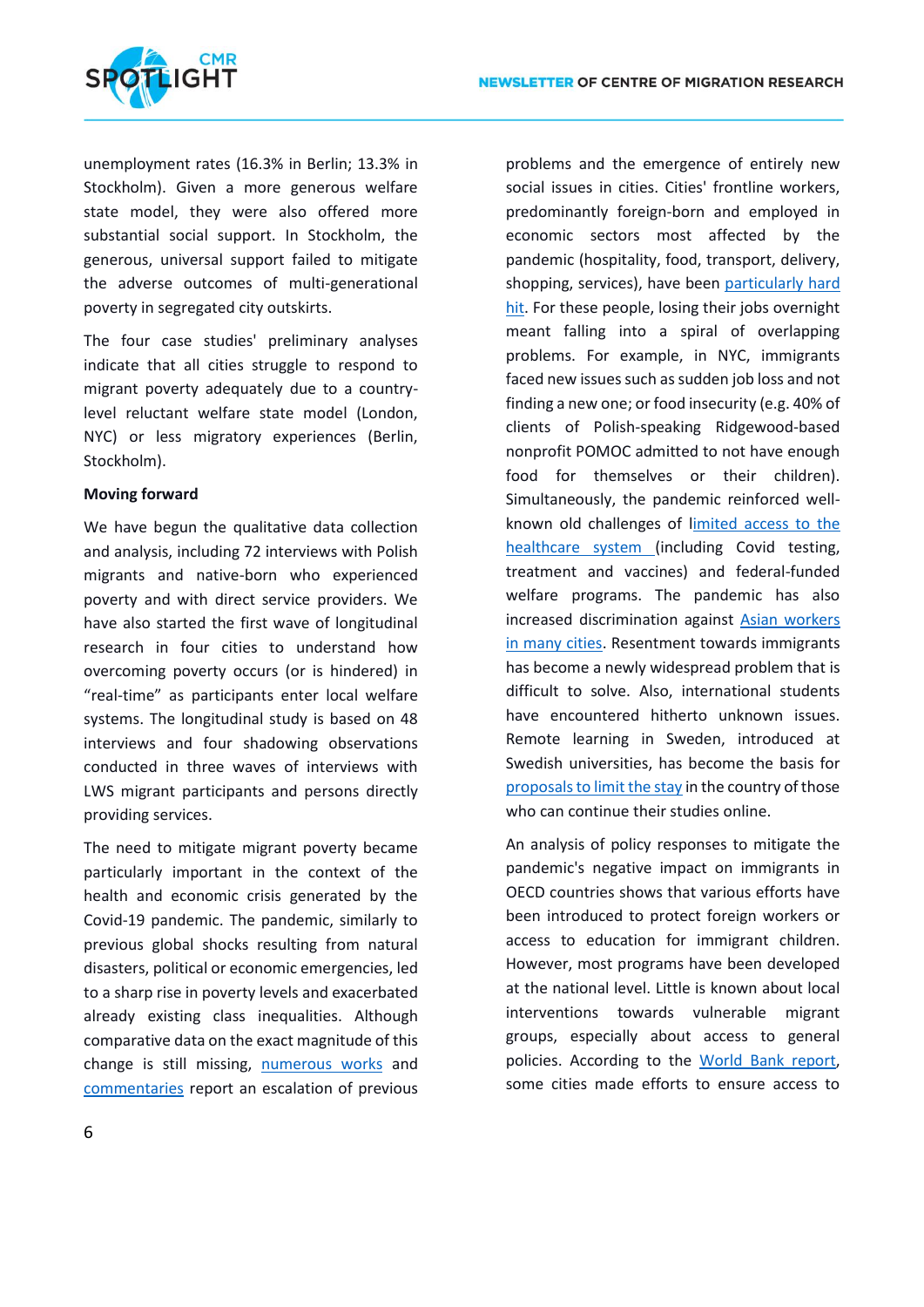

basic infrastructure for vulnerable citizens, including frontline workers or immigrants. This mainly concerned housing and accommodation (e.g. Berlin, New Orleans, London, San Francisco, Stuttgart) or providing internet access (e.g. Barcelona).

The long-term effects caused by the health crisis may lead to increased levels of relative and situational poverty. Consequently, [researchers](https://journals.sagepub.com/doi/full/10.1177/0197918320968754)  [predict](https://journals.sagepub.com/doi/full/10.1177/0197918320968754) that in post-pandemic time, an uncontrolled migration spike to the cities will occur in the OECD region. Thus, the population of people in need of assistance measures will increase, new problems will arise, and old ones remain unsolved.